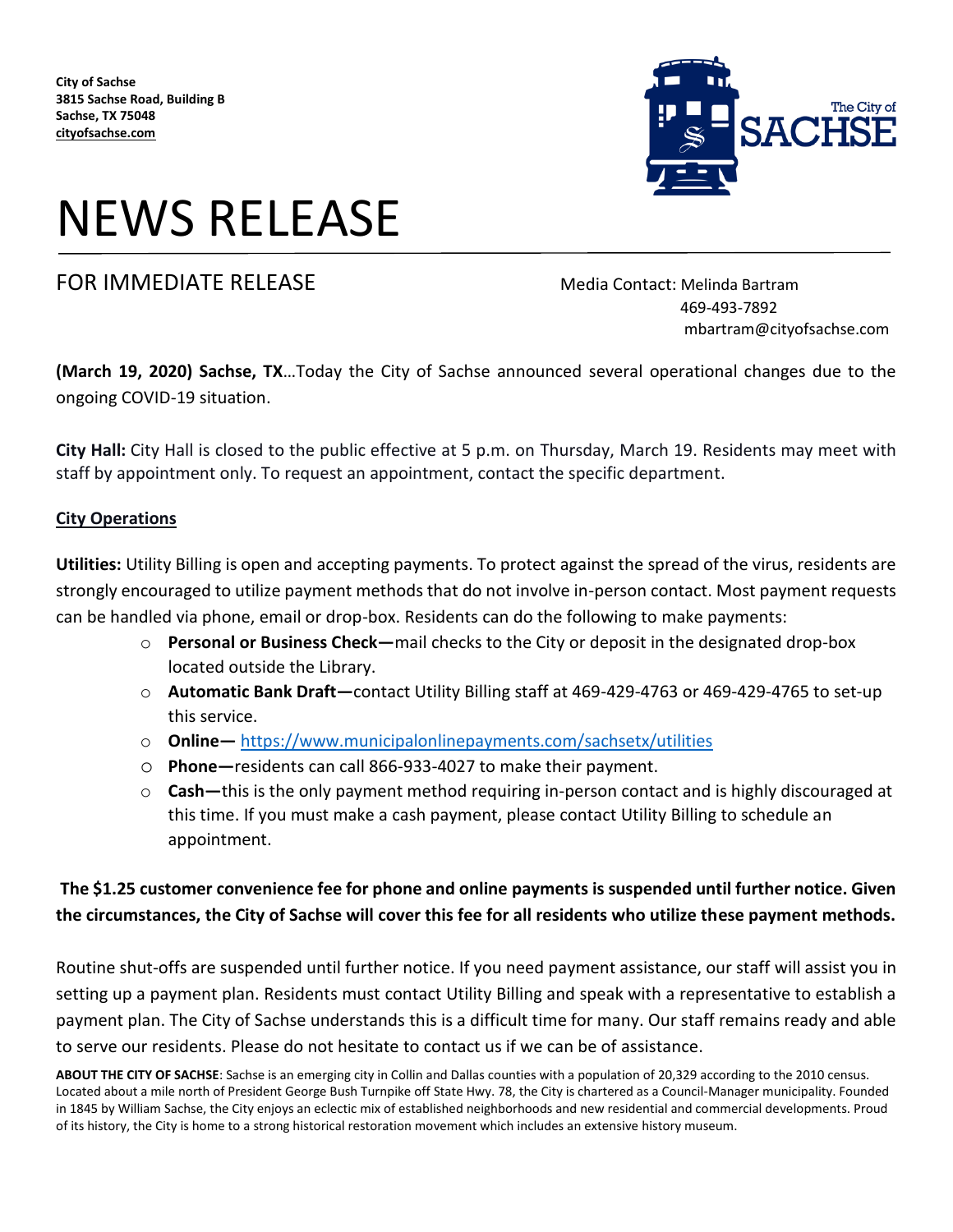**City of Sachse 3815 Sachse Road, Building B Sachse, TX 75048 cityofsachse.com**



# NEWS RELEASE

### FOR IMMEDIATE RELEASE MEDICIAL Media Contact: Melinda Bartram

 469-493-7892 mbartram@cityofsachse.com

Atmos Energy announced it will temporarily discontinue natural gas disconnections. CWD operations remain normal.

**Municipal Court:** Effective Wednesday, March 18, all court hearings scheduled through the remainder of March have been reset. Notices of new dates will be mailed to the address on file. The Municipal Court encourages the public to review the options for handling citations. These are printed on the citation or can be found at [www.cityofsachse.com.](http://www.cityofsachse.com/) Online information may provide appropriate alternatives to avoid personal appearances in court.

**Senior Center:** The City of Sachse is taking extra precautions to protect the health of its patrons, guests and staff. The Laurie Schwenk Senior Center is closed until further notice. All associated programming and events are cancelled.

**Michael J. Felix Community Center:** The Michael J. Felix Community Center is closed until further notice. All associated programming, recreation classes and reservations are cancelled. In addition, the following recreation events are affected:

- Arbor Day Jubilee postponed.
- Easter egg hunts cancelled.

**Parks and Trails:** City of Sachse parks and trails are open, but we recommend you consider social distancing. Keep at least six feet between you and others when possible.

**Library**: The Sachse Public Library (SPL) is closed until further notice. All associated programming and events are postponed. The Library offers a number of online resources where SPL card holders can access e-books, audiobooks and other digital content, including videos and movies through the Hoopla streaming service. For more information, click [here.](https://www.cityofsachse.com/130/Library) Check-out limits are extended until further notice. In addition, Garland ISD students may access resources using their myON account. More information is available by visiting the Garland ISD website.

**ABOUT THE CITY OF SACHSE**: Sachse is an emerging city in Collin and Dallas counties with a population of 20,329 according to the 2010 census. Located about a mile north of President George Bush Turnpike off State Hwy. 78, the City is chartered as a Council-Manager municipality. Founded in 1845 by William Sachse, the City enjoys an eclectic mix of established neighborhoods and new residential and commercial developments. Proud of its history, the City is home to a strong historical restoration movement which includes an extensive history museum.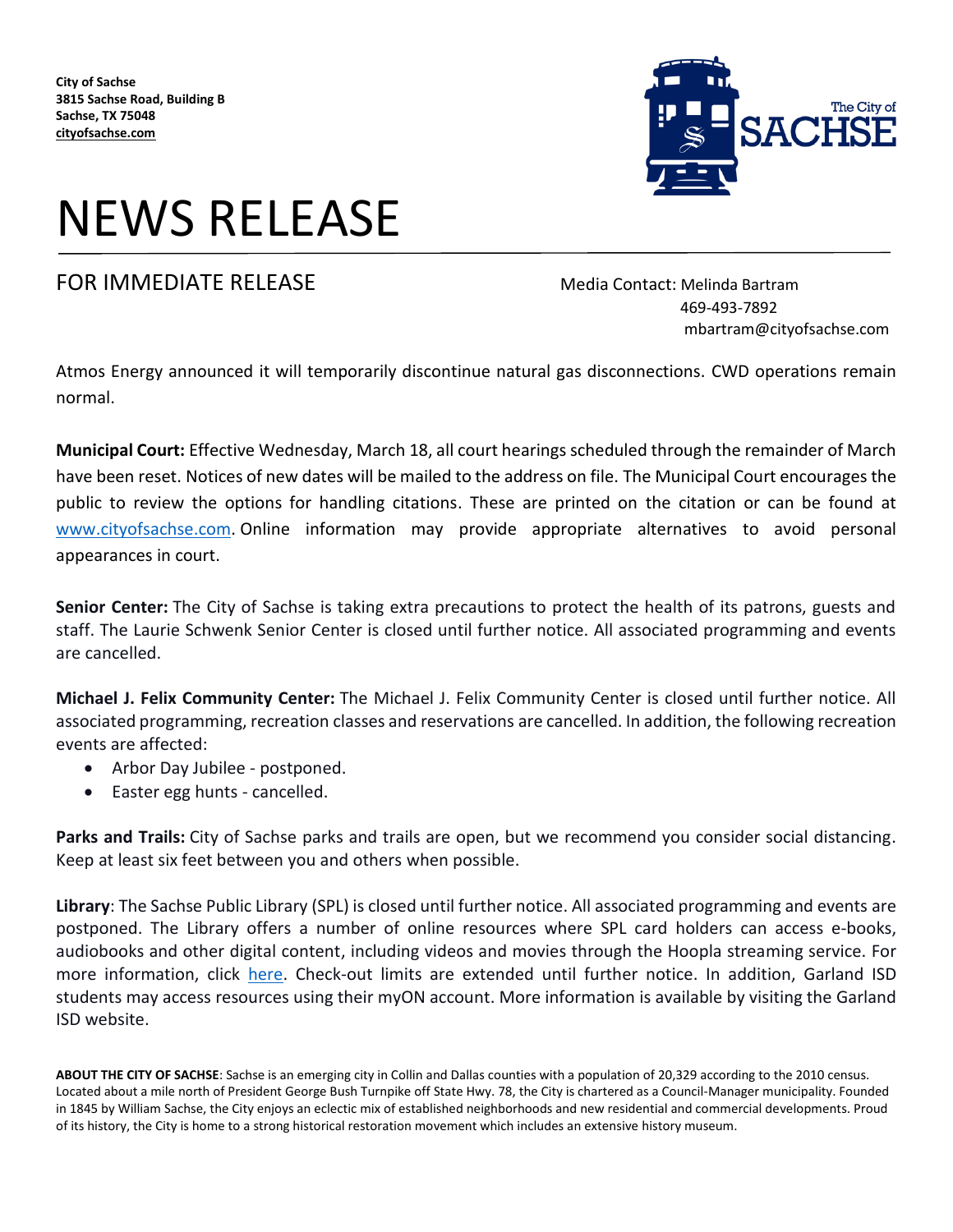**City of Sachse 3815 Sachse Road, Building B Sachse, TX 75048 cityofsachse.com**

# NEWS RELEASE

## FOR IMMEDIATE RELEASE MEDICIAL Media Contact: Melinda Bartram

 469-493-7892 mbartram@cityofsachse.com

**Police:** The Public Safety lobby is closed effective at 5 p.m. on Thursday, March 19. The police department requires residents to report certain offenses/incidents via telephone to minimize potential exposure to officers. A dispatcher will screen calls to determine if officer response is needed or if the call can be expedited by an officer calling the resident to complete the report via telephone. In-progress calls, crimes involving people, vehicle accidents, and offenses requiring evidence collection will have an officer respond to the scene. All nearterm police department related community events and tours are postponed.

**Fire:** The Public Safety lobby is closed effective at 5 p.m. on Thursday, March 19. Station tours are currently not available. All other fire services will continue as normal.

**City Secretary's Office:** The City Secretary's Office is closed effective at 5 p.m. on Thursday, March 19. Open records requests can be made online [here.](http://www.cityofsachse.com/262/Open-Records-Request)

**Animal Shelter:** An Animal Services officer is on duty during normal business hours. Telephones will be answered during normal business hours. Owners wishing to reclaim pets, individuals dropping off a stray animal, or people interested pet adoption must make an appointment. Appointments are made by telephone or email directly to Animal Services staff.

**Emergency Management:** The Emergency Operations Center (EOC) is partially activated. This is in response to the need to assist our memory care/assisted living communities. They have the availability to request Strategic National Stockpile personal protective equipment (PPE) supplies.

#### **Other Items**

**Election Changes:** Governor Greg Abbott and election officials request entities postpone the general elections scheduled for Saturday, May 2 until the next uniform election date – Tuesday, November 3. Entities must take official action to postpone the May 2 election until November 3. The City Council will review this action at a later City Council meeting.

**ABOUT THE CITY OF SACHSE**: Sachse is an emerging city in Collin and Dallas counties with a population of 20,329 according to the 2010 census. Located about a mile north of President George Bush Turnpike off State Hwy. 78, the City is chartered as a Council-Manager municipality. Founded in 1845 by William Sachse, the City enjoys an eclectic mix of established neighborhoods and new residential and commercial developments. Proud of its history, the City is home to a strong historical restoration movement which includes an extensive history museum.